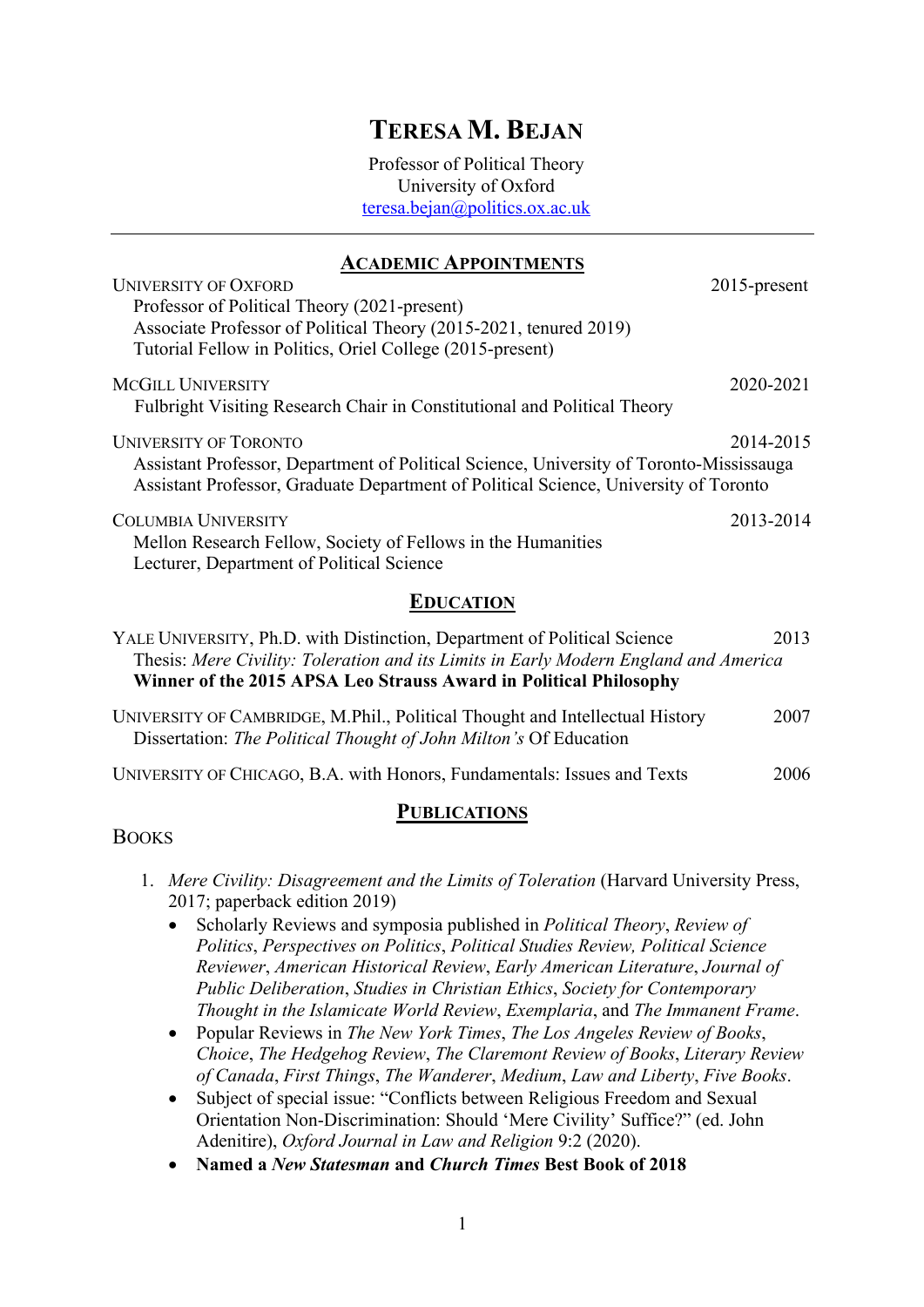- 2. *First Among Equals: A History of Equality in Practice and Theory*, book manuscript in progress. Under contract with Harvard University Press.
- 3. *John Locke: Four Letters on Toleration*, 2 vols., for *The Clarendon Edition of the Works of John Locke.* Under contract with Oxford University Press.
- 4. *Locke and Liberalism: An Introduction*. Under contract with Penguin UK.

### EDITED COLLECTIONS

- 1. "Special Forum: The Historical Rawls," co-edited with Sophie Smith and Annette Zimmermann, *Modern Intellectual History* (2021) 18: 899-1080.
- 2. *The Political Thought of John Locke Revisited*, co-edited with Felix Waldmann, in preparation for Oxford University Press.

### REFEREED ARTICLES AND BOOK CHAPTERS

- 1. "Hobbes and Hats" (Revised & Resubmitted, June 2021).
- 2. "On the Historical Emergence of Basic Equality," in *How Can We Be Equals*, eds. G. Floris and N. Kirby (Oxford University Press, forthcoming).
- 3. "Hobbes Against Hate Speech," *British Journal for the History of Philosophy* (online first, Feb 2022), https://www.tandfonline.com/doi/full/10.1080/09608788.2022.2027340.
- 4. "What *Was* the Point of Equality?," *American Journal of Political Science* (online first, Oct 2021), https://onlinelibrary.wiley.com/doi/10.1111/ajps.12667.
- 5. "Rawls's Teaching and the 'Tradition' of Political Philosophy," *Modern Intellectual History* (2021) 18: 1058-1079. https://doi.org/10.1017/S1479244320000505.
	- Most-read article in *Modern Intellectual History* online, June 2021.
- 6. "The Historical Rawls," with Sophie Smith and Annette Zimmermann, *Modern Intellectual History* (2021) 18: 899-905. https://doi.org/10.1017/S1479244320000438.
- 7. "In Search of an Established Church," *Roger Williams University Law Review* 26 (2021): 284-335. https://docs.rwu.edu/rwu\_LR/vol26/iss2/3.
- 8. "Civility" in *Women of Ideas*, edited by Suki Finn (Oxford University Press, 2021), 157-168.
- 9. "Free Expression or Equal Speech?" *Social Philosophy & Policy* 37 (2020): 153-169. https://doi.org/10.1017/S0265052521000091.
- 10. "What's the Use? Rainer Forst on the History of Toleration," in *Toleration, Power, and the Right to Justification: Rainer Forst in Dialogue*, ed. David Owen (Manchester University Press, 2020).
- 11. "Two Concepts of Freedom (of Speech)," *Proceedings of the American Philosophical Society* 163 (2019), 95-107, https://www.amphilsoc.org/sites/default/files/2020- 03/attachments/Bejan.pdf.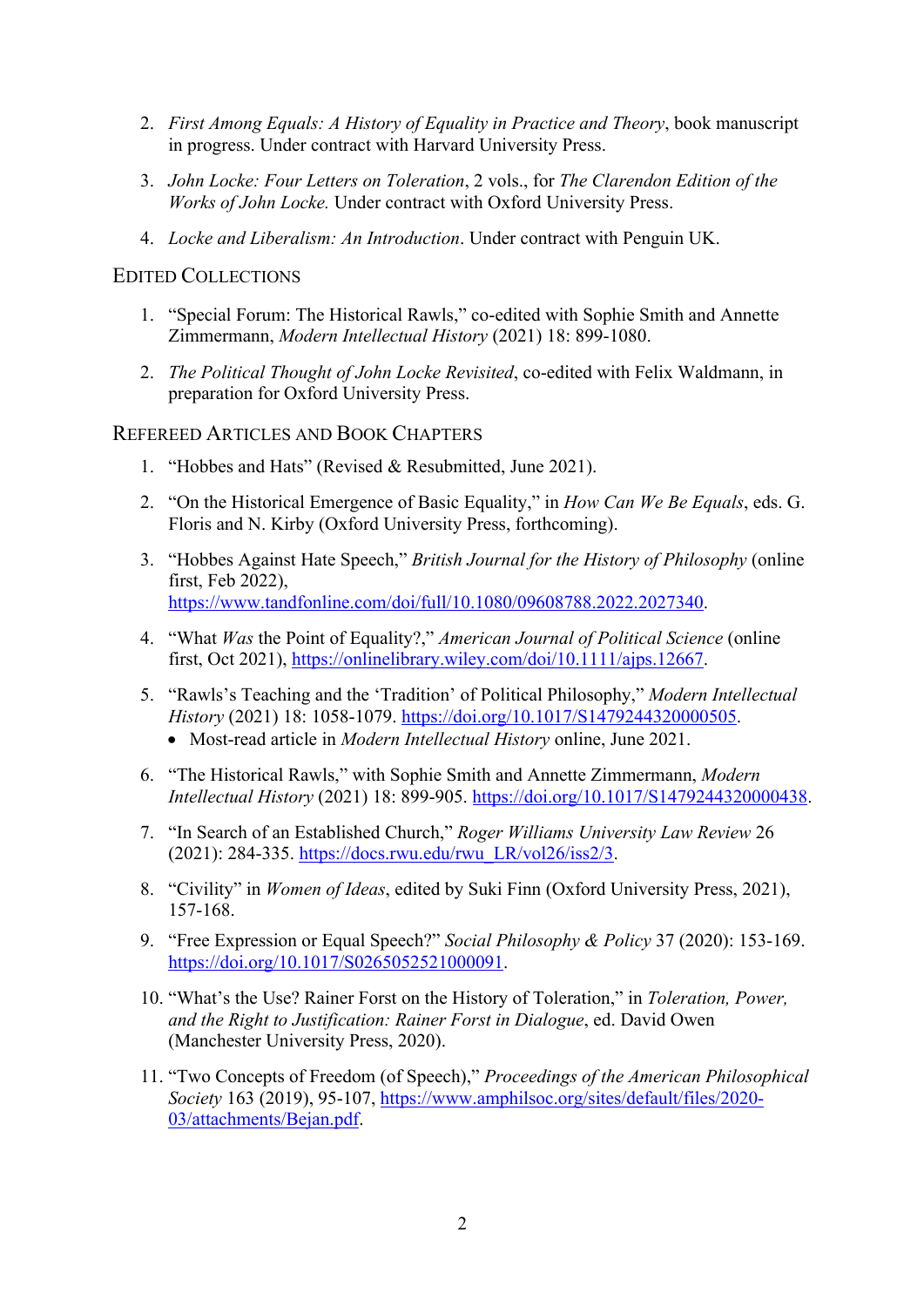- 12. "Reconsidering Tolerance: Insights from Political Theory and Three Experiments," co-authored with Calvert W. Jones. *British Journal of Political Science* (online first November 2019), https://doi.org/10.1017/S0007123419000279.
- 13. "'Since all the World is Mad, Why should not I be so?' Equality, Hierarchy, and Ambition in the Thought of Mary Astell." *Political Theory* (online first May 2019), https://doi.org/10.1177%2F0090591719852040.
- 14. "First Impressions: Hobbes on Religion, Education, and the Metaphor of Imprinting," invited chapter for *Hobbes on Politics and Religion*, edited by Robin Douglass and Laurens van Apeldoorn (Oxford University Press, 2018).
- 15. "John Locke on Toleration, (In)civility, and the Quest for Concord," *History of Political Thought* 37 (2016), 556-587.
- 16. "Difference without Disagreement: Re-thinking Hobbes on 'Independency' and Toleration," *Review of Politics* 78 (2016), 1-25.
- 17. "Evangelical Toleration," *The Journal of Politics* 77 (2015), 1103-1114.
- 18. "'When the Word of the Lord Runs Freely': Roger Williams and Evangelical Toleration," invited chapter for *The Lively Experiment: The Story of Religious Toleration in America, from Roger Williams to the Present*, edited by Christopher Beneke and Christopher Grenda (Rowman and Littlefield, 2015).
- 19. "The Difficult Work of Liberal Civility," co-authored with Bryan Garsten, invited chapter for *Civility, Legality, and the Limits of Justice*, edited by Austin Sarat (Cambridge University Press, 2014).
- 20. "'The Bond of Civility': Roger Williams on Toleration and its Limits," *History of European Ideas* 37 (2011), 409-420.
- 21. "Teaching the *Leviathan*: Thomas Hobbes on Education," *Oxford Review of Education* 36:5 (2010), 607-626.
	- Reprinted in the collection, *Ideas of Education: Political and Philosophical Perspectives from Plato to the Nineteenth Century*, edited by C. Brooke and E. Frazer (Routledge, 2013).
	- Reprinted in the Norton Critical Edition of Hobbes's *Leviathan* (2nd edition), ed. D.C. Johnston (Norton, 2020).

### REVIEWS AND OTHER ACADEMIC PUBLICATIONS

- 1. "Review Essay: Recent Work on John Locke's Religion," *Modern Intellectual History* (forthcoming).
- 2. "No Respecter of Persons," contribution to symposium on "Social Inclusion and the Ethics of Citation" for *The Journal of Biblical Literature* (2021) 140: 831-836.
- 3. Review of Tae-Yeoun Keum's *Plato and the Mythic Tradition in Political Thought*, *MIND* (2021), https://doi.org/10.1093/mind/fzab056.
- 4. "The Troubling Ambiguity of Peace," review of Murad Idris's *War for Peace*, in *The Journal of Politics, Religion, and Ideology* 21 (2020): 124-126.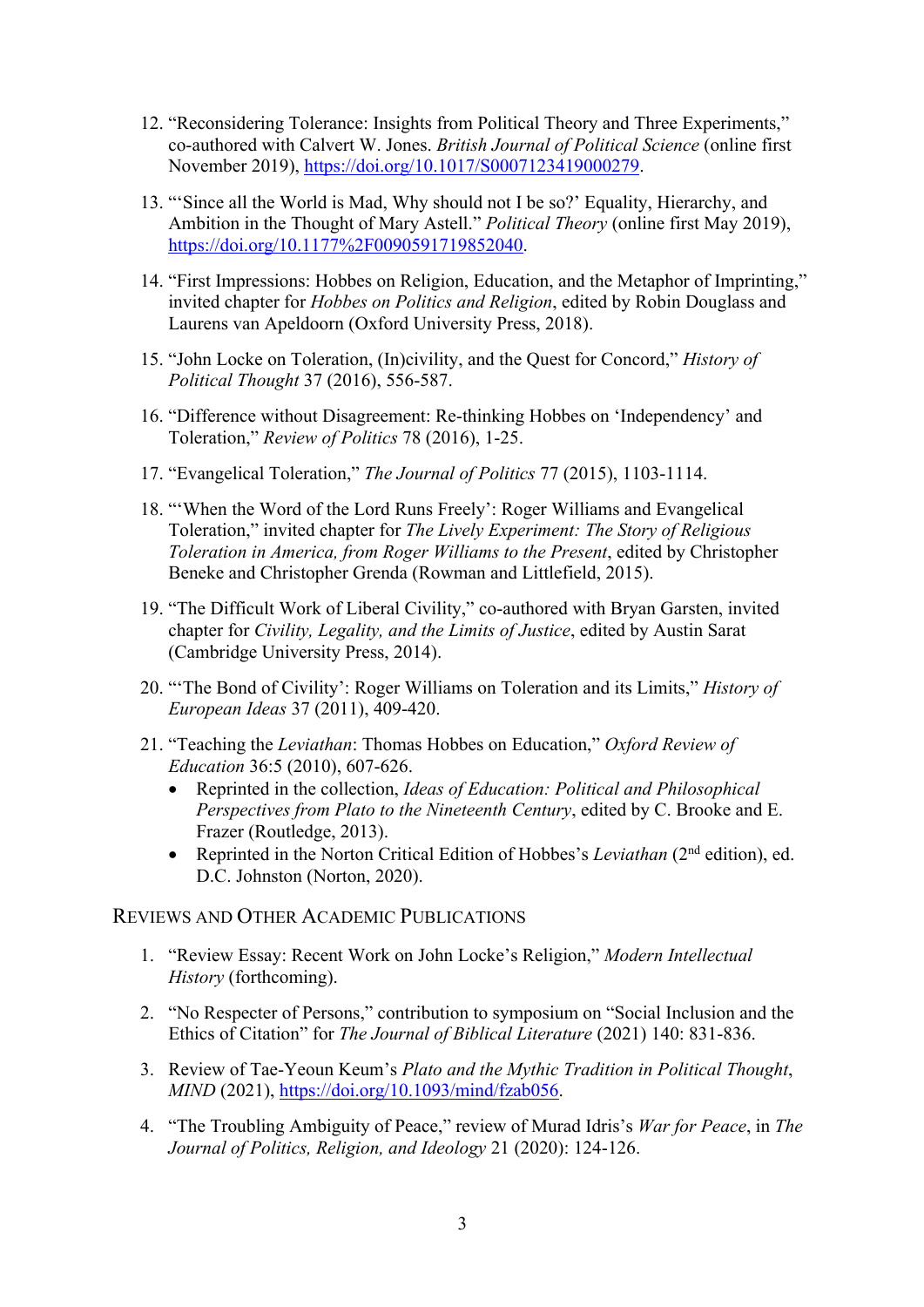- 5. "Liberalism's Parish: On Cecile Laborde's *Liberalism's Religion*," *Syndicate Theology* (Oct. 2019), https://syndicate.network/symposia/theology/liberalismsreligion/.
- 6. "Reply to my Critics," Review Symposium on *Mere Civility*, *Political Science Reviewer* 42 (2018), 533-539.
- 7. "Review Essay: Recent Works on Toleration," *The Review of Politics* 80 (2018), 701- 708.
- 8. "A Reply to my Readers," Review Symposium on *Mere Civility*, *Review of Politics* 80 (2018), 528-532.
- 9. "Critical Dialogue: Teresa M. Bejan and Andrew R. Murphy," *Perspectives on Politics* 16 (2018), 487-491.
- 10. "Of Moderns and Masters," review of Steven B. Smith's *Modernity and its Discontents: Making and Unmaking the Bourgeois from Machiavelli to Bellow* in *Review of Politics* 79 (2017), 7-9.
- 11. "The Past in the Present," post on *The Immanent Frame*, Sep 2017. https://tif.ssrc.org/2017/09/06/history-and-theorizing-the-secular/.
- 12. "*Mere Civility*: An Introduction" and "*Mere Civility*: A Reply," posts on *The Immanent Frame*, http://blogs.ssrc.org/tif/, Jan/Feb 2017.
- 13. Review Forum on Saba Mahmood's *Religious Freedom in a Secular Age: A Minority Report*, in *The Journal of Politics, Religion, and Ideology* (2016), 1-3.
- 14. "Review of J. Judd Owen's *Making Religion Safe for Democracy*," *Review of Politics* 78 (2016), 469-472.
- 15. "Review of John Coffey's *Exodus and Liberation*," *Politics and Religion* (2014), 1-3.
- 16. "Quentin Skinner: the *Art of Theory* interview" (2011), www.artoftheory.com.

WORKS IN PROGRESS

- 1. Chapter (co-authored with Matthew Young) on Roger Williams for N. Buccola, S. McWilliams, and R.Montas, eds., *The Princeton History of American Political Thought*.
- 2. Untitled article using empirical methods to measure tolerance and ideological polarization, with J. Tilley (Oxford) and S.B. Hobolt (LSE).
- 3. "For the Want Whereof this Nation Perishes: John Milton's *Of Education*."

### **SELECTED AWARDS & HONORS**

- 1. Philip Leverhulme Prize in Politics  $(\text{\pounds}100,000)$ , recognizing and celebrating the achievement of exceptional researchers whose work has already attracted international recognition and whose future careers are exceptionally promising.
- 2. Senior Research Associate, Institute for Ethics in AI, University of Oxford, 2021-26.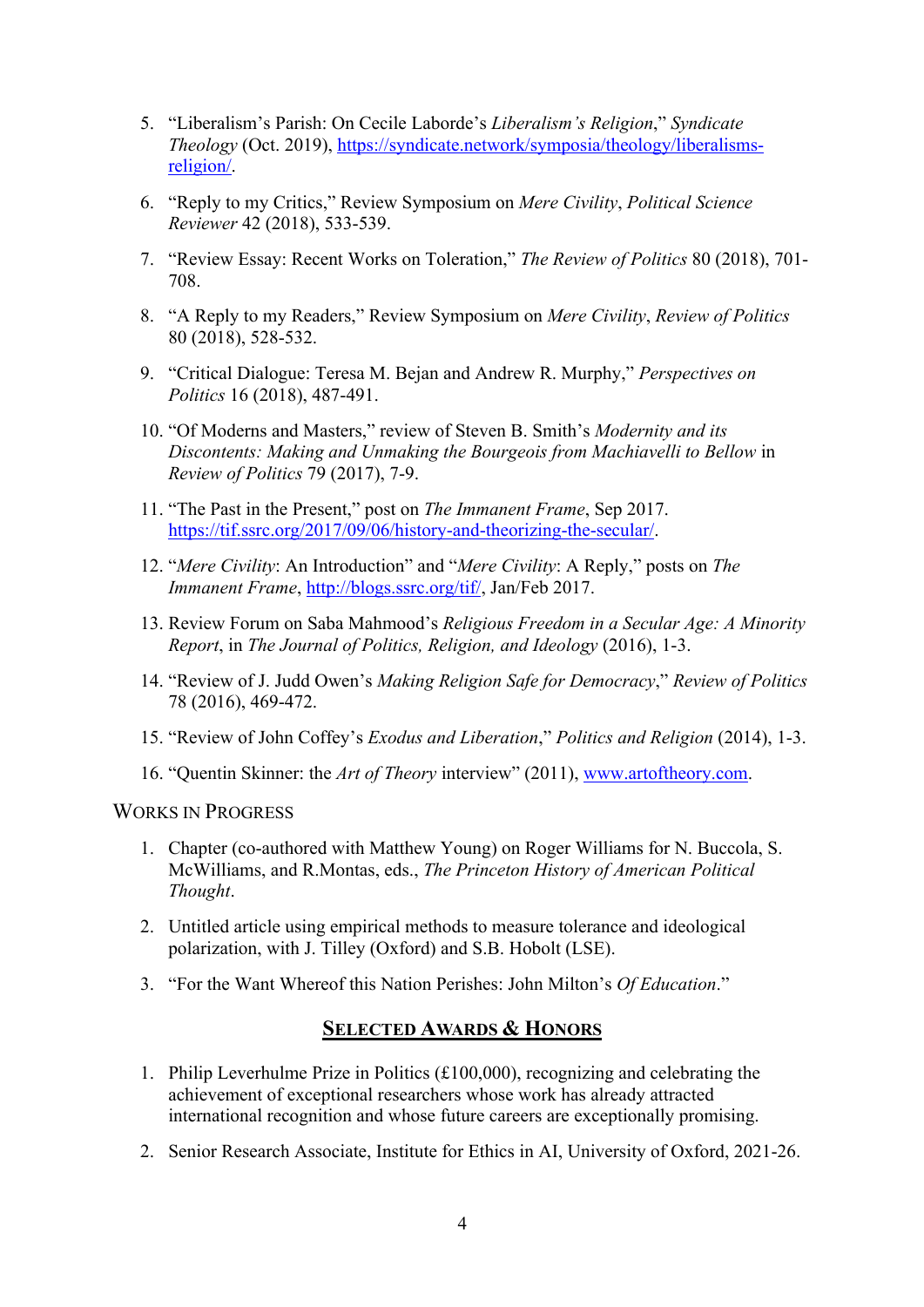- 3. APT Early Career Prize for the greatest overall contribution to research and teaching in political thought, Britain & Ireland Association for Political Thought, 2020.
- 4. Fulbright Visiting Research Chair in Constitutional and Political Theory, McGill University, 2020-21.
- 5. Shortlisted for Elaine and David Spitz Prize, International Conference for the Study of Political Thought, 2019.
- 6. Visiting Senior Fellow, Department of Government, LSE, summer 2018.
- 7. Leverhulme Research Fellowship (£49,992) for teaching buyout and research on *Acknowledging Equality* during the 2018 calendar year.
- 8. John Fell Fund Small Award (£3,062.18) for "Historical Rawls" conference, 2017.
- 9. Balzan Skinner Fellowship in Modern Intellectual History, CRASSH, University of Cambridge. Support for one term teaching buyout, lecture and colloquium, 2016.
- 10. Visiting Fellow, Wolfson College, University of Cambridge, Lent Term, 2016.
- 11. Leo Strauss Award for the best dissertation in Political Philosophy, awarded by the American Political Science Association, 2015.
- 12. Connaught New Researcher Award (\$10,000), University of Toronto, 2015.
- 13. Mellon Research Fellowship, Society of Fellows in the Humanities, Columbia University, 2013-2014.
- 14. Leylan Fellowship, for exceptional work in the Humanities, Yale University, 2012- 2013.
- 15. Falk Fellowship, for the study of American Politics, Yale University, 2010-2012.
- 16. Fox Fellowship, for research at Sidney Sussex College, University of Cambridge, 2010-2011.

# **IN THE PUBLIC SPHERE**

# ESSAYS AND TALKS

- 1. "Just Give Me My Equality," *Boston Review* (Feb 2022), https://bostonreview.net/articles/just-give-me-my-equality/.
- 2. "The Problem with *Problematic*," *The Atlantic* (Oct 2021), https://www.theatlantic.com/ideas/archive/2021/10/problem-with-wordproblematic/620289/.
- 3. "Divided We Stand," *New Statesman* (Nov 2020), https://www.newstatesman.com/politics/2020/11/what-us-democracy-can-learnancient-greek-philosophy.
- 4. "The 1612 Project," *Liberty Matters* (May 2020), https://oll.libertyfund.org/pages/lmsmith-1620#response3.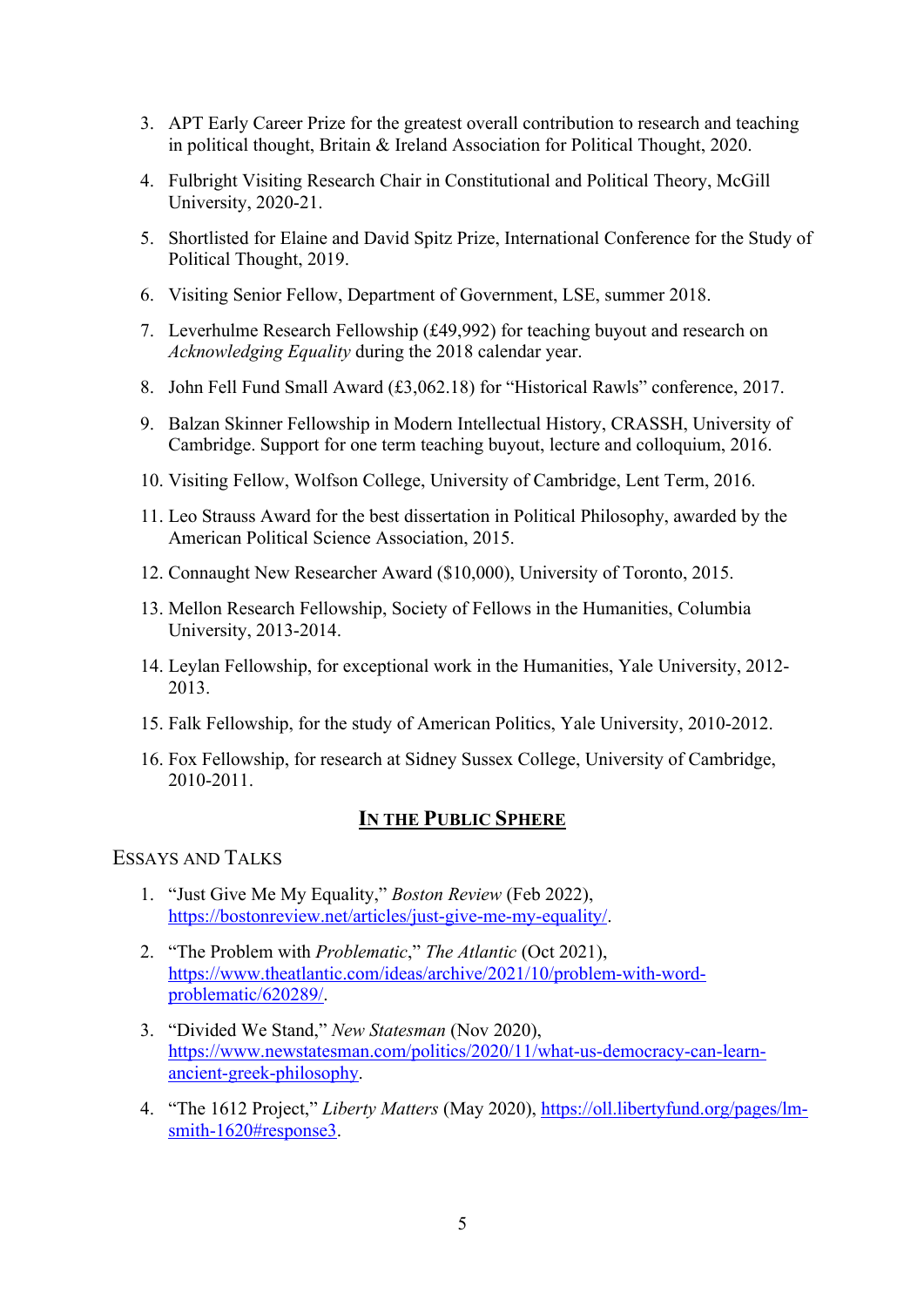- 5. "What Quakers Can Teach Us about the Politics of Pronouns," *The New York Times* (16 Nov. 2019), https://www.nytimes.com/2019/11/16/opinion/sunday/pronounsquakers.html.
- 6. "Can't We All Just Disagree?" *Australia Broadcast Corporation: Religion & Ethics* (Aug. 2019). https://www.abc.net.au/religion/teresa-bejan-mere-civility-as-the-basisof-a-tolerant-society/11373126
- 7. "Mary, Quite Contrary," DPIR *Inspires* Magazine (July 2019), http://bit.ly/2OFLwYG.
- 8. "Is Civility a Sham?" TED Talk (Nov. 2018), with over 1.7 million views. https://www.ted.com/talks/teresa\_bejan\_is\_civility\_a\_sham
- 9. "The Two Clashing Meanings of Free Speech," The Atlantic (2 Dec. 2017). https://www.theatlantic.com/politics/archive/2017/12/two-concepts-of-freedom-ofspeech/546791/
	- Translated and reprinted as '"Free Speech" *et la liberte d'expression*,' in *Books*  no. 100 (Sep 2019). https://www.books.fr/free-speech-liberte-expression/.
	- Reprinted in *The Norton Reader* (15<sup>th</sup> edition), eds. M. Goldthwaite et al. (Norton, 2020).
- 10. "Wars of Words," Oxford DPIR *Inspires* magazine (June 2017).
- 11. "You don't have to be nice to political opponents. But you do have to talk to them," *The Washington Post* (8 March 2017). https://www.washingtonpost.com/posteverything/wp/2017/03/08/you-dont-have-tobe-nice-to-political-opponents-but-you-do-have-to-talk-to-them

### INTERVIEWS (NEWSPAPER, MAGAZINE, RADIO, TV, PODCAST)

- 1. "Teresa Bejan: It's not good to be alone," *Meditations with Zohar* podcast (June 2022).
- 2. "Uncivil Discourse: A Conversation about Civility with Teresa Bejan," *Public Discourse* (May 2022), https://www.thepublicdiscourse.com/2022/05/82157/.
- 3. Podcast Interview, *Closer Consideration* with Jay Caruso (Nov. 2021).
- 4. Interview with Chilean *La Tercera* newspaper (Oct 2021), https://www.latercera.com/la-tercera-domingo/noticia/entrevista-a-teresa-bejanautora-de-mere-civility-en-los-desacuerdos-politicos-hoy-se-repiten-las-dinamicasde-las-sectas-religiosas/O2FP4P2ADFGE3D2DI4ILWM6COQ/.
- 5. Podcast Interview, "We the Students" Claremont McKenna podcast (September 2021).
- 6. Podcast Interview, "Our American States" podcast (July 2021).
- 7. "The World as it Is," interview with *The Signal* (April 2021), https://www.thesgnl.com/2021/04/viewpoint-diversity-teresa-bejan/.
- 8. Panelist, "50 Years of *A Theory of Justice*," *Free Thinking*, BBC Radio 3 (Jan. 2021).
- 9. Panelist, "Mary Astell," *In Our Time*, BBC Radio 4 (Nov. 2020).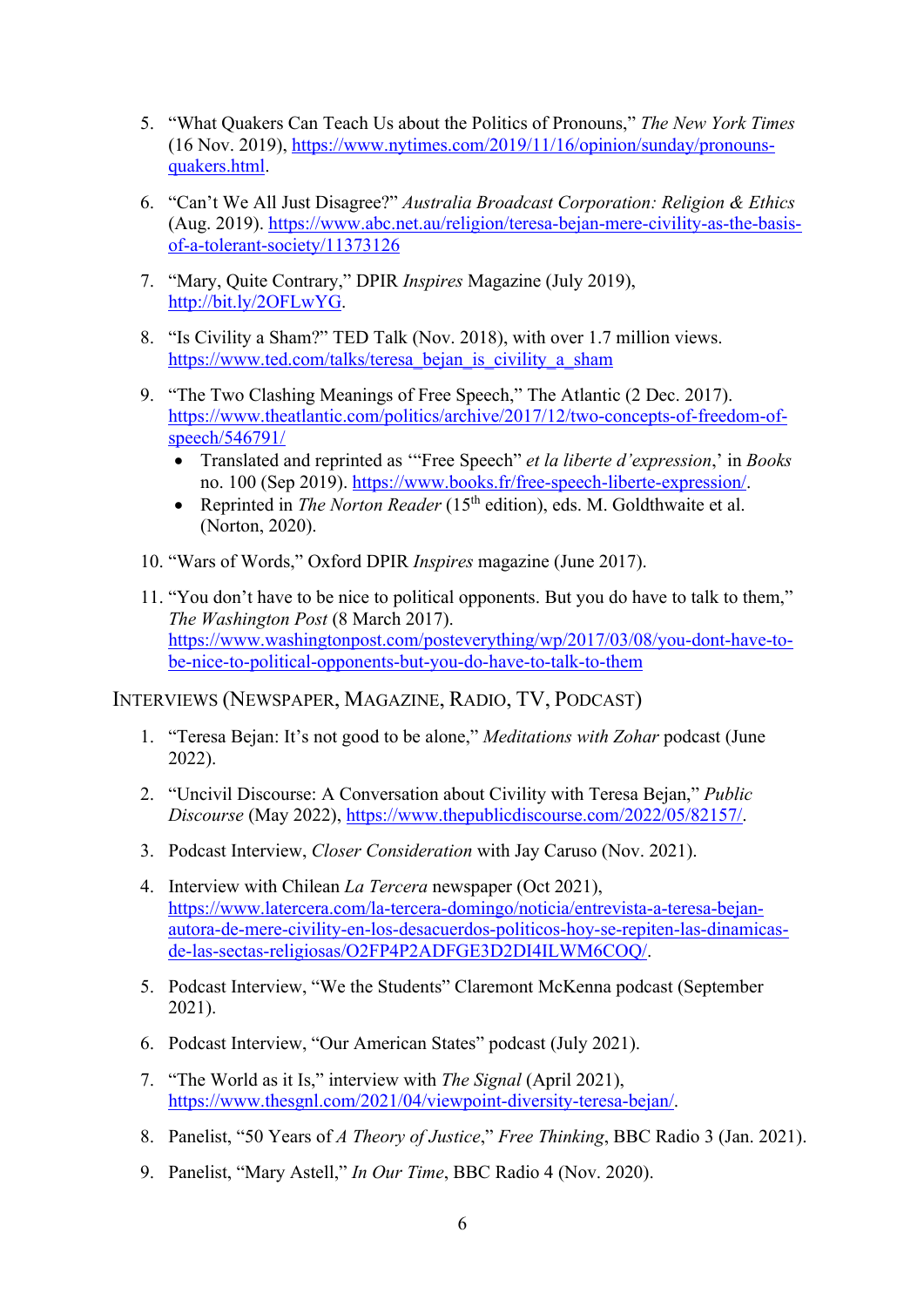- 10. Podcast Interview, *Mindscape* with Sean Carroll (Sep. 2020).
- 11. Panelist, "The Thinker's Edition: Politics and Risk," *The Monocle Weekly* (July 2020).
- 12. Panelist, "Start the Week," BBC Radio 4 (March 2020).
- 13. Podcast Interview, "Half Hour of Heterodoxy," *Heterodox Academy* (May 2019).
- 14. Interview for Timothy Garton Ash's *Free Speech Debate* (Dec 2018). https://freespeechdebate.com/media/mere-civility-and-the-limits-of-toleration-adiscussion-with-teresa-m-bejan/
- 15. "Teresa Bejan," Podcast Interview with Ulrich Baer, *Think About It!* (Nov. 2018).
- 16. Radio Interview for *Information Morning* and *Maritime Noon*, CBC New Brunswick, September 2018. https://www.cbc.ca/radio/podcasts/new-brunswick/nb-info-morningfred/
- 17. "Expert Opinion: Teresa Bejan," Interview with Jacob Mchangama for *Clear and Present Danger: A History of Free Speech* podcast (Aug 2018). http://www.freespeechhistory.com/2018/08/23/episode-12-expert-opinion-teresabejan/
- 18. "Civility," Interview with Nigel Warburton for *Philosophy Bites* podcast (Aug 2018). http://philosophybites.com/2018/08/teresa-bejan-on-civility.html
- 19. "Teresa Bejan," Interview with *The Sacred* podcast (Aug 2018). https://www.theosthinktank.co.uk/comment/2018/09/19/the-sacred-22-teresa-bejan
- 20. "Religion in Early America" and "Civility and Tone Policing," Two-part Interview for *The Political Philosophy Podcast* (Aug 2018). https://www.politicalphilosophypodcast.com/civility-and-tone-policing
- 21. "Polite Oppression," Radio Interview for *On the Media*, WNYC/NPR (June 2018). https://www.wnycstudios.org/story/on-the-media-2018-06-29/
- 22. "Mere Civility," Interview with *Law & Liberty* podcast (April 2018). http://www.libertylawsite.org/2018/04/17/mere-civility-a-conversation-teresa-bejanfree-speech-toleration/
- 23. "Tolerating Intolerance," Television Interview for *The Open Mind*, PBS (May 2017). http://www.thirteen.org/openmind/free-speech/tolerating-intolerance/5717/
- 24. Interview with *The Virginia Review of Politics* (April 2017). Undergraduate journal at UVA. https://www.uvapolitics.com/interviews/2017/4/11/interview-teresa-bejan
- 25. "Off the Cuff" Interview with *Oberlin Review* (April 2017). Undergraduate newspaper at Oberlin College. https://oberlinreview.org/13451/news/off-the-cuffteresa-bejan-professor-of-political-theory/
- 26. "The Disagreeableness of Disagreement," Interview with Runnymede Society podcast (April 2017). http://runnymedesociety.ca/teresa-bejan-the-disagreeableness-ofdisagreement/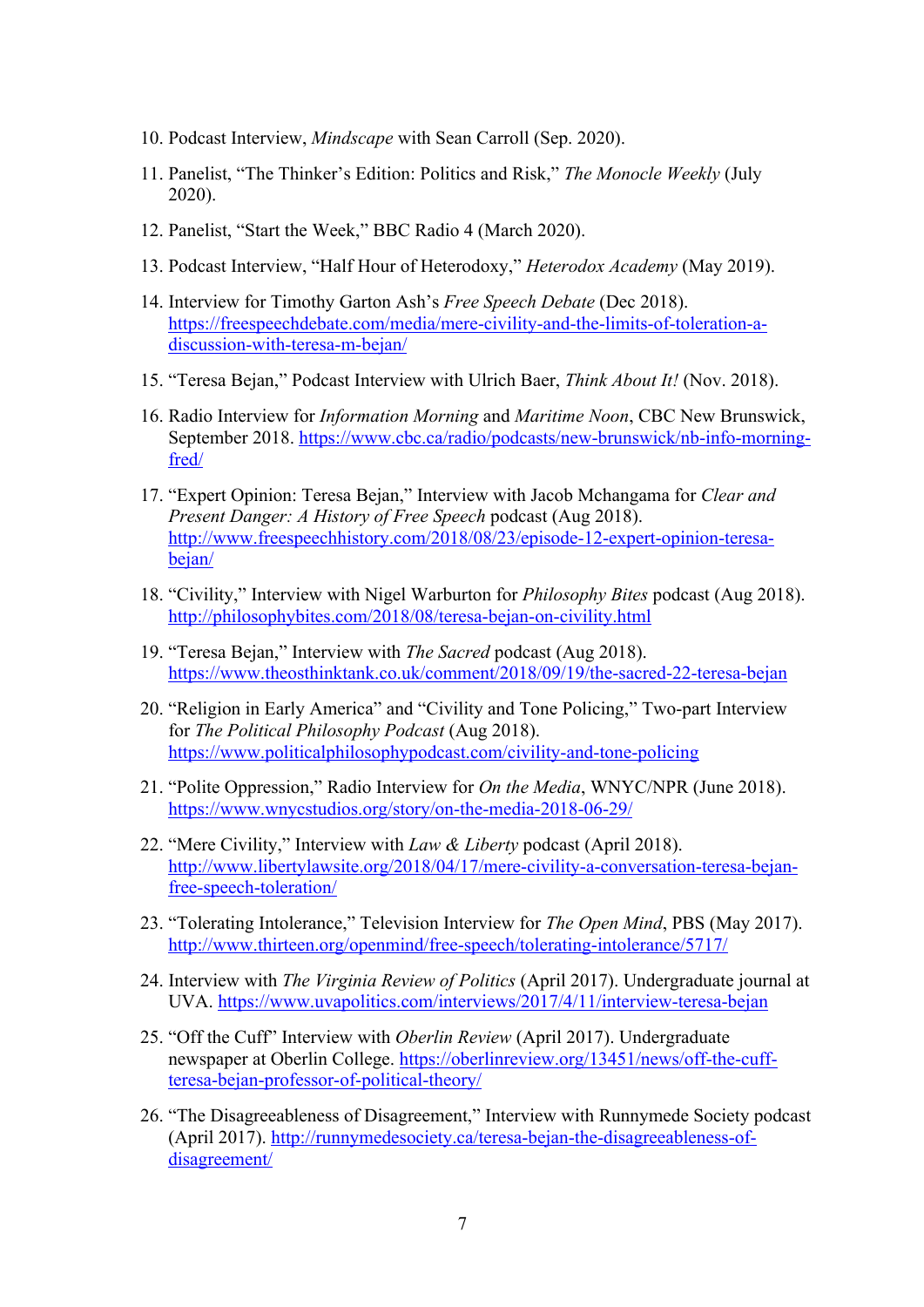- 27. "Do you bite your thumb at us, sir?" Radio interview for *Interchange*, Indiana WHFB radio (21 March 2017). http://wfhb.org/news/interchange-do-you-bite-your-thumb-atus-sir-on-mere-civility/
- 28. Interview on "Steele & Ungar: Rational Radio," *SiriusXM POTUS radio* (17 March 2017). http://steeleandungar.com/2017/03/20/rational-radio-daily-with-steele-andungar-13/
- 29. Interview, *The Moncrieff Show*, NewsTalk Radio Ireland (23 January 2017).

### **INVITED TALKS & SEMINARS**

### 2023

- 1. Invited Speaker, Yale Law School Legal Theory Workshop (April 2023).
- 2. Invited Speaker, W. David Baird Distinguished Lecture Series, Pepperdine University (Jan. 2023).

### 2022

- 3. Invited Speaker, Notre Dame Political Theory Workshop (April 2022).
- 4. Invited Speaker, Center for Citizenship and Constitutional Government, University of Notre Dame (April 2022).
- 5. Invited Speaker, Open University "Keywords" Workshop (January 2022).

#### 2021

- 6. Invited Speaker, NYU Colloquium in Legal, Political, and Social Philosophy (Nov. 2021).
- 7. Invited Speaker, UC-Berkeley Workshop in Law, Philosophy, and Political Theory (Oct. 2021).
- 8. Invited Speaker, PPE Seminar, Chapman University (Sep 2021)
- 9. Invited Speaker, Salvatori Center, Claremont McKenna College (Sep 2021)
- 10. Invited Speaker, Work in Progress Workshop, McGill University (April 2021).
- 11. Invited Speaker, Roundtable on Civility (with Cornel West and Andrew Sullivan), Baylor University (March 2021).
- 12. Public Lecture, "Equality before Egalitarianism," Research Group on Constitutional Studies, McGill University (Feb 2021).
- 13. Invited Speaker, *Groupe de Recherche Interuniversitaire en Philosophie Politique de Montréal*, McGill University (Jan 2021).

- 14. Invited Speaker, Yale Political Theory Workshop (June 2020).
- 15. Invited Speaker, Colloquium in Legal, Political, and Social Philosophy, NYU (Sep 2020, rescheduled)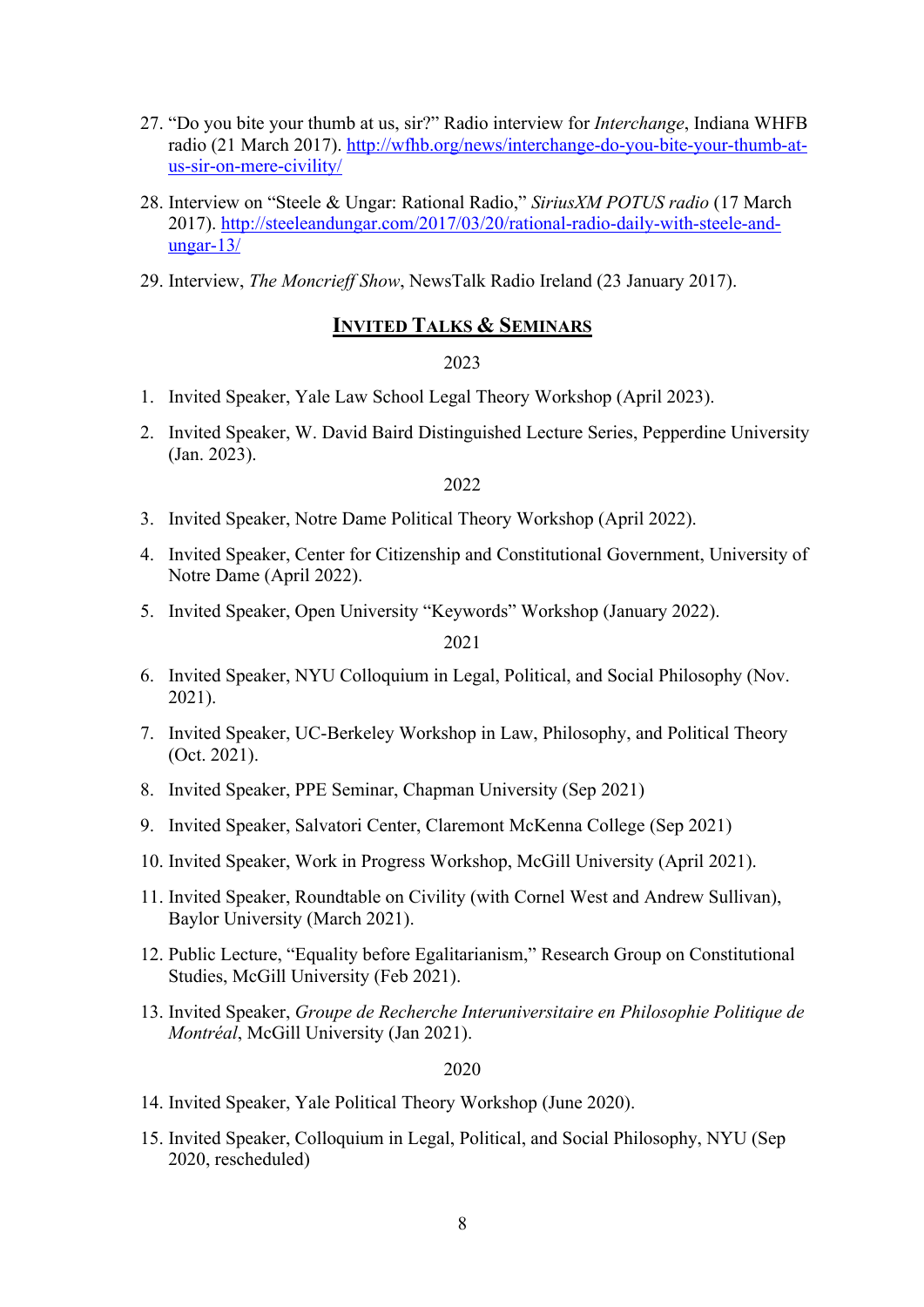- 16. Invited Speaker, Johns Hopkins University Intellectual History Seminar, Baltimore, MD (Fall 2020, rescheduled).
- 17. Invited Speaker, Notre Dame Political Theory Seminar, South Bend, IN (Fall 2020, rescheduled).
- 18. Invited speaker, "Symposium: Is this a Christian Nation?," Roger Williams University, Bristol, RI (September 2020).
- 19. Invited Speaker, Political Theory Seminar, University of Milan (June 2020, rescheduled).
- 20. Public lecture, Jepson School of Leadership Studies, University of Richmond (Feb. 2020).
- 21. Invited speaker, Humanities Center, Virginia Commonwealth University (Feb. 2020).

2019

- 22. Keynote Speaker, Harvard Graduate Conference in Political Theory, Cambridge, Mass. (Oct. 2019).
- 23. Invited Speaker, Middlebury College, Middlebury, VT (Oct 2019).
- 24. Plenary Speaker, "Public Law in Times of Change," International Society of Public Law (ICON-S) annual meeting, Santiago, Chile (July 2019).
- 25. Keynote Lecture, Conference on "Civility and Incivility in Early Modern Britain," University of Oxford (June 2019).
- 26. Keynote Lecture, 10<sup>th</sup> Scottish Seminar in Early Modern Philosophy, St Andrew's (May 2019).
- 27. Invited Speaker, "Tolerance and Religious Freedom in the Early Modern and Contemporary Worlds," CRASSH, University of Cambridge (March 2019).
- 28. Invited RGCS Lecture, Research Group on Constitutional Studies, McGill University (March 2019).
- 29. Invited Speaker, *Groupe de Recherche Interuniversitaire en Philosophie Politique de Montréal*, McGill University (March 2019).
- 30. Invited Speaker, "Civility and Tolerance," Duke University (March 2019).
- 31. Invited Speaker, "Polarization and Civil Disagreement," Arizona State University (Feb. 2019).
- 32. Invited Speaker, "Inequality, Religion, and Society: John Rawls and After" Conference, Harvard University (Jan. 2019).

- 33. 'Parity and the Point of Equality,' Stanford Political Theory Seminar (Dec. 2018).
- 34. 'Hobbes and Hats,' Stanford History of Political Thought Seminar (Dec. 2018).
- 35. Plenary Speaker, 'Toleration and the Law' Conference, Morrell Centre for Toleration,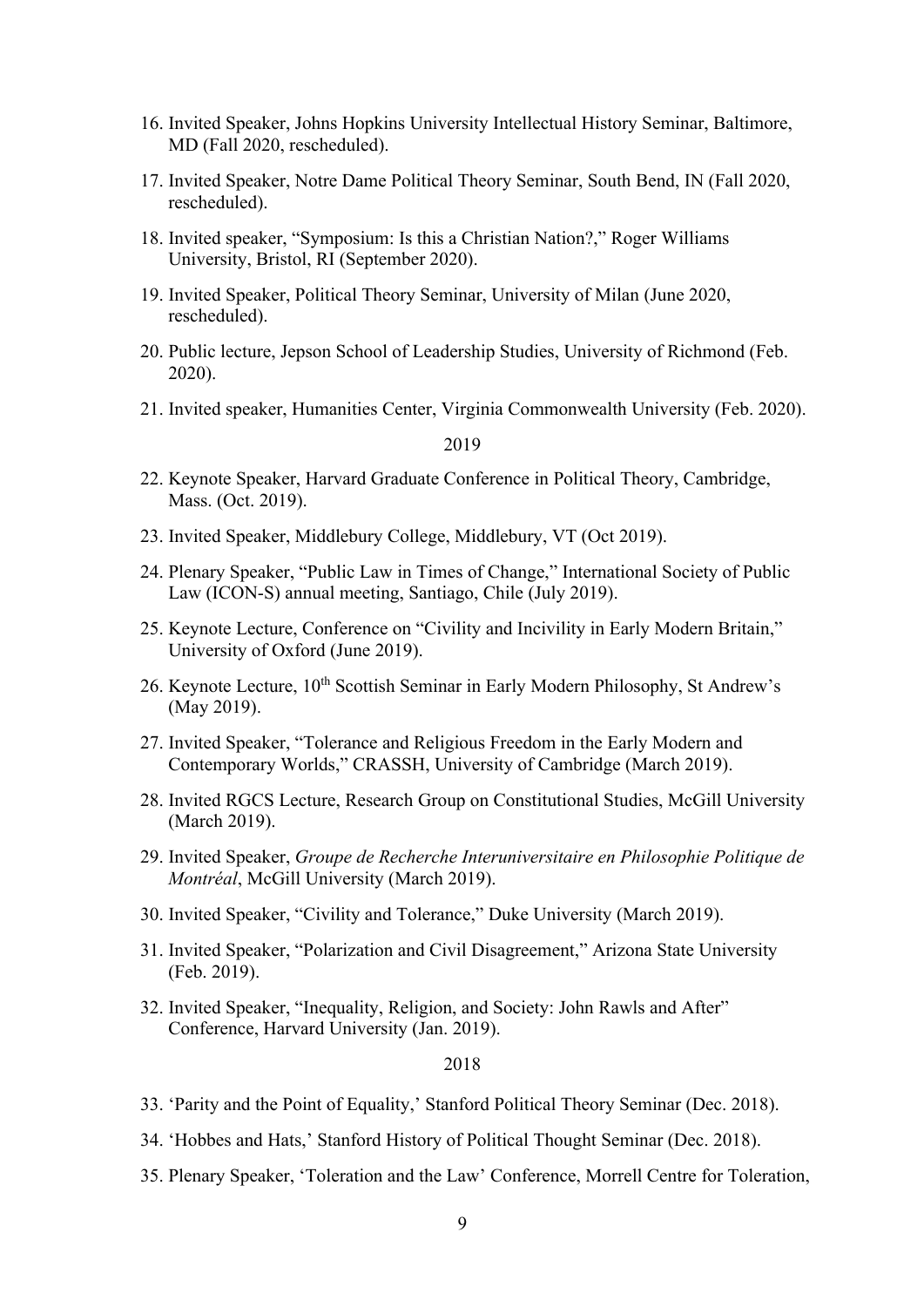University of York (Sep. 2018).

- 36. Invited Speaker, 'Negative Sociability in Early Modern Britain' Workshop, University of Cambridge (Sep. 2018).
- 37. "Two Cheers for Mere Civility," Invited lecture, St. Thomas University, New Brunswick, Canada (Sep. 2018).
- 38. Invited Speaker, Roger Williams University, Providence, RI (Sep. 2018).
- 39. Invited speaker, Symposium on Cecile Laborde's *Liberalism's Religion*, University of Oxford (May 2018).
- 40. Invited speaker, Research Colloquium of Political Theory, Goethe Universitaet-Frankfurt (May 2018).
- 41. Invited Speaker on 'Free Speech and Democracy,' The American Philosophical Society annual Meeting (April 2018).
- 42. Invited speaker, Center for Ethics, Policy, and Public Affairs (CEPPA), University of St Andrews (April 2018).
- 43. Invited speaker, Institute for Intellectual History, St Andrews (April 2018).
- 44. Invited speaker, Provost's Forum on Speech, Freedom, and Civility, Duke University (March 2018).

- 45. Invited speaker, Political Theory Workshop, University of Exeter (Nov. 2017)
- 46. Invited speaker, Centre for Intellectual History, University of Sussex (Nov. 2017)
- 47. Invited speaker, KJuris Legal Philosophy Workshop, King's College London (Nov. 2017)
- 48. "William Prynne, Polemical and Pure," guest sermon, Oriel College (Oct. 2017)
- 49. Roundtable discussion on *Mere Civility* with Onora O'Neill, Chandran Kukathas, Tom Poole and others, LSE legal theory seminar (Oct. 2017)
- 50. Invited speaker, Conference on "Free Speech and Civil Discourse," Kenyon College, Kenyon, Ohio (Sep. 2017).
- 51. "Liberty of Conscience, Freedom of Speech," invited lecture to The Academy, Institute of Ideas, Wyboston, UK (July 2017)
- 52. Workshop on Kinch Hoekstra, *Thomas Hobbes and the Politics of Philosophy* (OUP) King's College, Cambridge (July 2017).
- 53. "Acknowledging Equality (or, Hobbes and Hats)"
	- Political Philosophy Colloquium, Princeton University (April 2017)
	- Political Theory Workshop, University of Virginia (March 2017)
	- Political Philosophy Seminar, London School of Economics (Jan. 2017)
- 54. "Mere Civility?"
	- Political Theory Seminar, University of Sheffield (May 2017)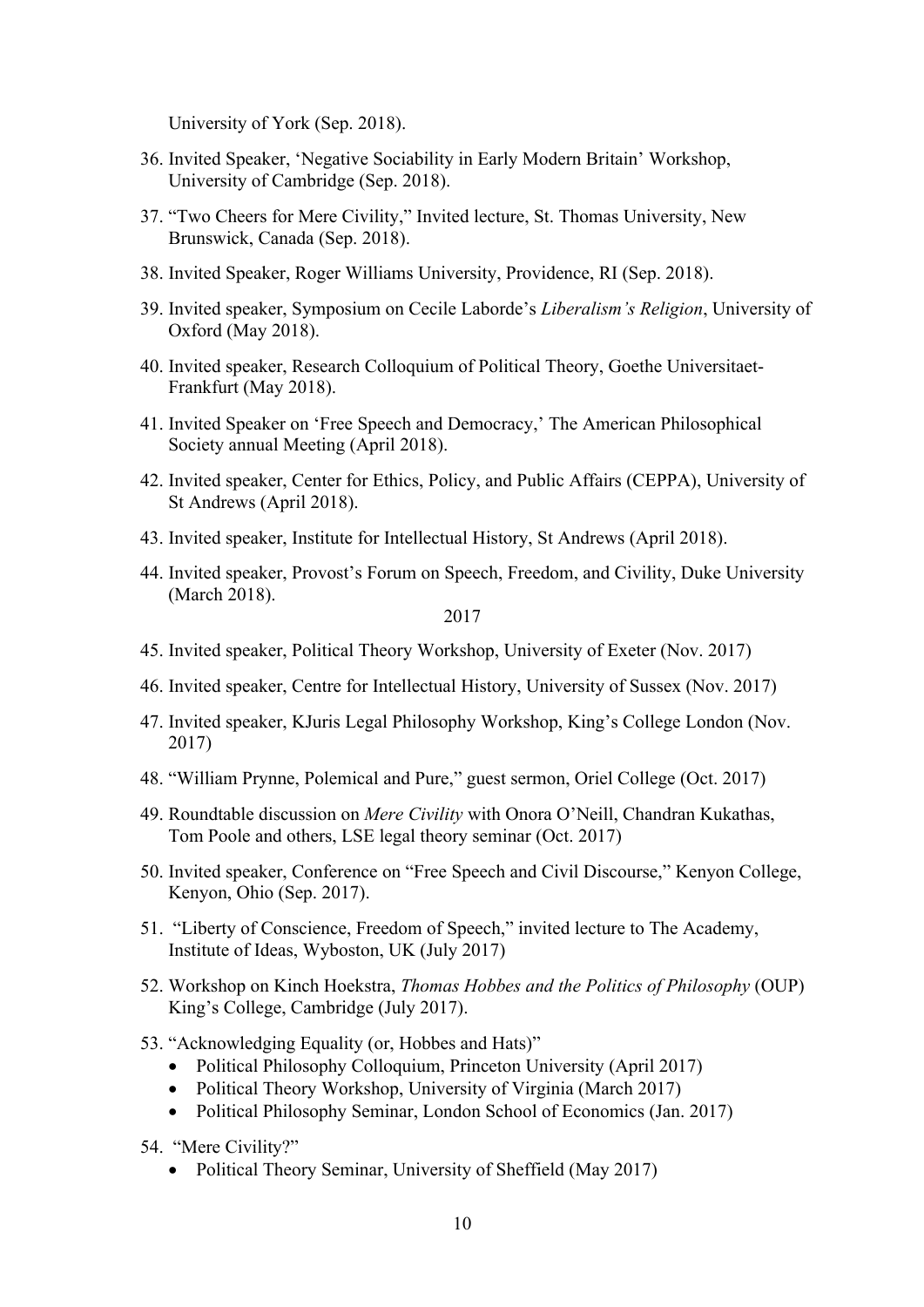- Invited lecture, Oberlin College (April 2017)
- Lilly School of Philanthropy, University of Indiana (March 2017)
- 55. Invited speaker, "Moderation and Civility" roundtable with Aurelian Craiutiu, Jeffrey Isaac, and Allen Wood, Indiana University at Bloomington (March 2017)
- 56. Invited speaker, "Cultures of Offense: Offense-taking in the Modern University" roundtable discussion with Stefan Collini and Nick Cohen, University College London (March 2017)

2016

- 57. "Acknowledging Equality (or Hobbes and Hats)"
	- Legal and Political Theory Seminar, University College London (Oct. 2016)
	- Political Theory Research Seminar, All Soul's College, Oxford (June 2016)
	- Harvard Political Theory Workshop, Harvard University (March 2016)
- 58. "Acknowledging Equality" (the 7<sup>th</sup> Annual Balzan-Skinner Lecture in Modern Intellectual History), Lecture and Colloquium featuring Martin Dzelzainis, Justin Champion, Jon Parkin, and Ross Carroll, CRASSH, University of Cambridge (April 2016)
- 59. "For the Want Whereof this Nation Perishes': John Milton on Education"
	- Invited talk, Medieval-Renaissance Studies Cluster, Keble College (Oct. 2016)
	- Invited lecture, Oriel College, University of Oxford (June 2016)
- 60. "Mere Civility," Seminar in Constitutional Thought, Rothermere American Institute, University of Oxford (May 2016)

2012-2015

- 61. Roundtable on Thomas Poole, *Reason of State* (CUP) with David Wootton and Chandran Kukathas, LSE legal theory workshop (Nov. 2015).
- 62. "Liberal Toleration: from *Concordia* to *Tolerantia*"
	- Invited talk, Symposium on Toleration with Chandran Kukathas, John McCormick, Samuel Fleischacker and others, Neubauer Collegium, University of Chicago (Nov. 2015)
	- History of Political Thought Seminar, University of Oxford (Oct. 2015)
- 63. "Mirrors for Citizens: The Political Thought of John Milton's *Of Education*," History of Political Ideas Seminar, Institute for Historical Research (Oct. 2015)
- 64. "Wars of Words: Civility and Toleration in Early Modern Political Thought," invited Lecture, Department of Political Science, University of California at Davis (May 2015)
- 65. "Evangelical Toleration," Ethics at Noon workshop, Centre for Ethics, University of Toronto (Feb. 2015)
- 66. "Difference without Disagreement: Re-thinking the Tolerant Hobbes," Political Theory Workshop, Georgetown University (Jan. 2015)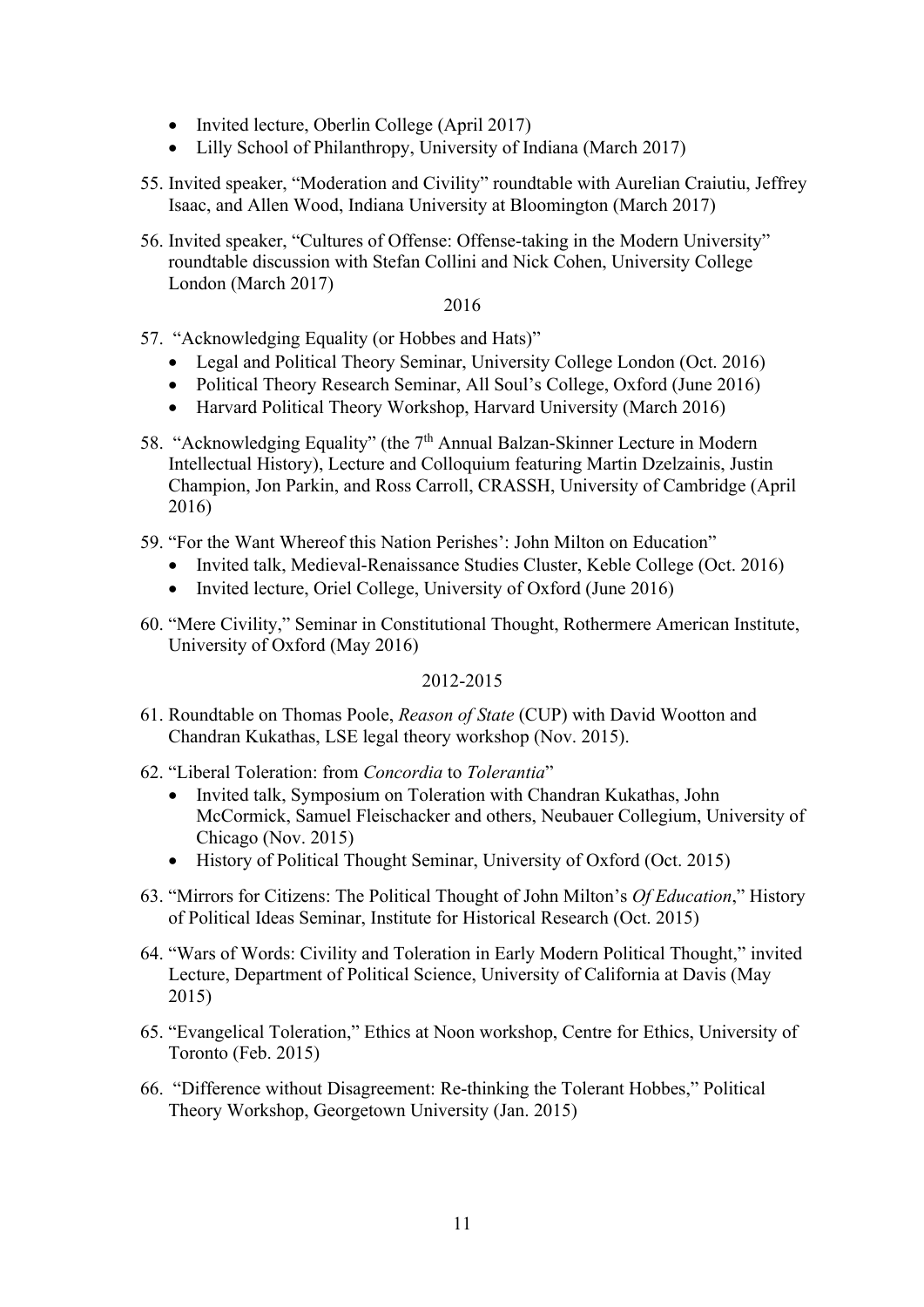- 67. "'If It Be Without Contention': Hobbes on Difference without Disagreement," Political Thought and Intellectual History Seminar, University of Cambridge (Feb. 2014)
- 68. "Toleration, Difference, Disagreement," invited talk for "Religious Toleration in the Modern World," Goettingen Institute for Advanced Studies in the Humanities and Herzog August Bibliothek, Wolfenbuettel, Germany (Jan. 2014)
- 69. "Mere Civility: Tolerating Disagreement in Early Modern England and America," Invited Lecture, Society of Fellows, Columbia University (Nov. 2013)
- 70. "The Difficult Work of Liberal Civility," invited talk co-authored with Bryan Garsten, invited paper for "Civility, Legality, and the Limits of Justice" conference at the University of Alabama School of Law (Sep. 2013)
- 71. "Persecution of the Tongue: Roger Williams and John Locke on Toleration and Free Expression," Political Theory Workshop, Yale University (Oct. 2012)

# **CONFERENCE PRESENTATIONS**

### 2022

- 1. "Peers and Equals," paper presentation at APSA annual meeting, Montreal (Sep 2022).
- 2. Discussant, roundtable on Michael Rosen's *The Shadow of God* (Sep 2022).

2021

- 3. Invited Speaker, "International Symposium on John Rawls," University of Girona (Oct. 2021).
- 4. Speaker, "Quentin Skinner's 'Meaning and Understanding' after 50 Years: Interdisciplinary Perspectives," British Academy conference (July 2021).
- 5. Speaker and co-organizer (with Jo Wolff and Samuel Bagg), "The Politics of Egalitarianism," one-day workshop at Nuffield College, Oxford (Feb. 2021).
- 6. Invited speaker, "Hierarchies" workshop at University of Montreal (Jan. 2021).

2020

- 7. Speaker and co-organizer (with R. Katz, JHU), "Free Speech: How much is too much?," European Consortium for Politics Research Annual Meeting, Toulouse, France (April 2020).
- 8. Discussant, Roundtable on Ross Carroll's *Uncivil Mirth*, Association for Political Theory of Britain and Ireland Meeting, Oxford, UK (Jan 2020).

- 9. Discussant, "Democratic Toleration and its Discontents" and "Hobbes and Literary Form," APSA annual meeting, Boston, MA (Aug/Sep 2018).
- 10. Speaker and organizer, A Celebration of Alan Ryan, New College, Oxford (March 2018)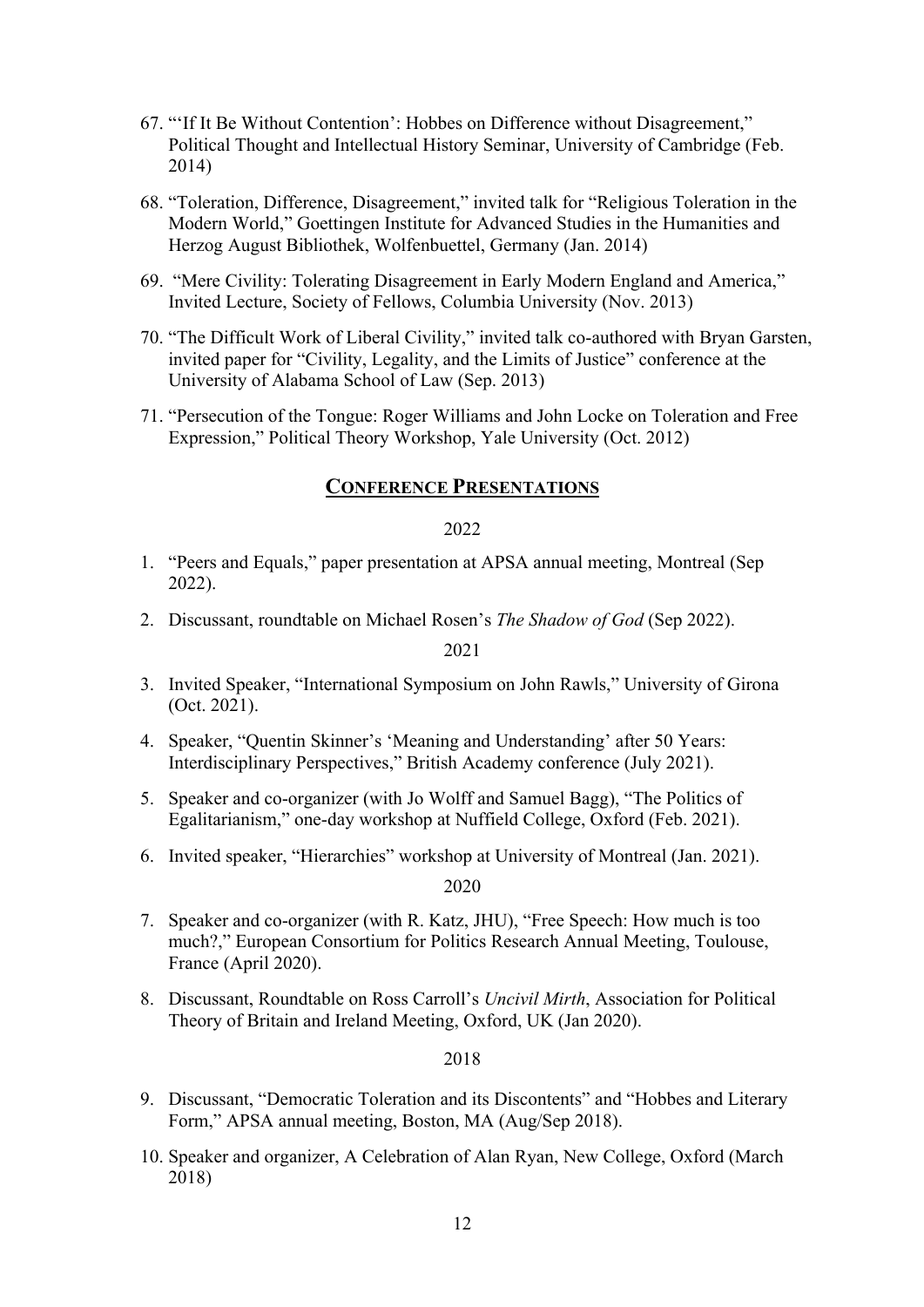- 11. Conference on "Public Life and Religious Diversity," Department of Politics and International Relations, University of Oxford (Sep 2017).
	- Organized and led conference workshop on "Lockean Toleration"
- 12. "Author meets Critics" Roundtable on Teresa Bejan's *Mere Civility*, American Political Science Association Annual Meeting, San Francisco, CA (Aug/Sep 2017).
- 13. Manuscript workshop on Kinch Hoekstra's *Thomas Hobbes and the Politics of Philosophy* (OUP), King's College, Cambridge (July 2017).
- 14. "Author Meets Critics" Roundtable on Teresa Bejan's *Mere Civility*, Canadian Political Science Association Annual Meeting, Toronto, ON (June 2017)
- 15. Conference on "The Historical Rawls," Department of Politics and International Relations, University of Oxford (May 2017)
	- Gave opening remarks on "Rawls and the History of Political Thought"
- 16. "Hobbes against Hate Speech," invited paper for seminar on "Political Pluralism and Religious Conflict," University of Edinburgh, Edinburgh, UK (May 2017).
- 17. "Divided We…?" Invited paper for conference on "E Pluribus Unum: Is America Still a Country?", St Vincent College, Latrobe, PA (April 2017).
- 18. "John Milton on Education," paper presented at Oxford Seminar in Early Modern Philosophy annual meeting, Mansfield College, University of Oxford (March 2017).
- 19. "Mere Civility?" invited paper for Association for Political Thought annual conference, St. Catherine's College, University of Oxford (Jan. 2017)

### 2016

- 20. "Persecution of the Tongue", invited paper for conference on "Law and Religion," University of Leiden/Kellogg College, University of Oxford (Dec. 2016).
- 21. American Political Science Annual Meeting, Philadelphia, PA (Sep. 2016)
	- Gave paper on "Reconsidering Tolerance: Theory and Practice for the 21<sup>st</sup> Century," co-authored with Calvert W. Jones (University of Maryland)
	- Invited participant, "Author Meets Critics: Steven B. Smith, *Modernity and its Discontents*"
- 22. "The Anti-Utopian Roger Williams," invited paper for the Organization of American Historians Annual Meeting, Providence, RI (April 2016)
- 23. "Liberal Toleration? Locke and Rawls on Concord," paper presented at the Southern Political Science Association Annual Meeting, San Juan, PR (Jan. 2016)

- 24. Roundtable on Thomas Poole's *Reason of State* (CUP) with David Wootton and Chandran Kukathas, LSE legal theory workshop (Nov 2015).
- 25. "Mirrors for Citizens: The Political Thought of John Milton's *Of Education*," American Political Science Association annual meeting, San Francisco, CA (Sep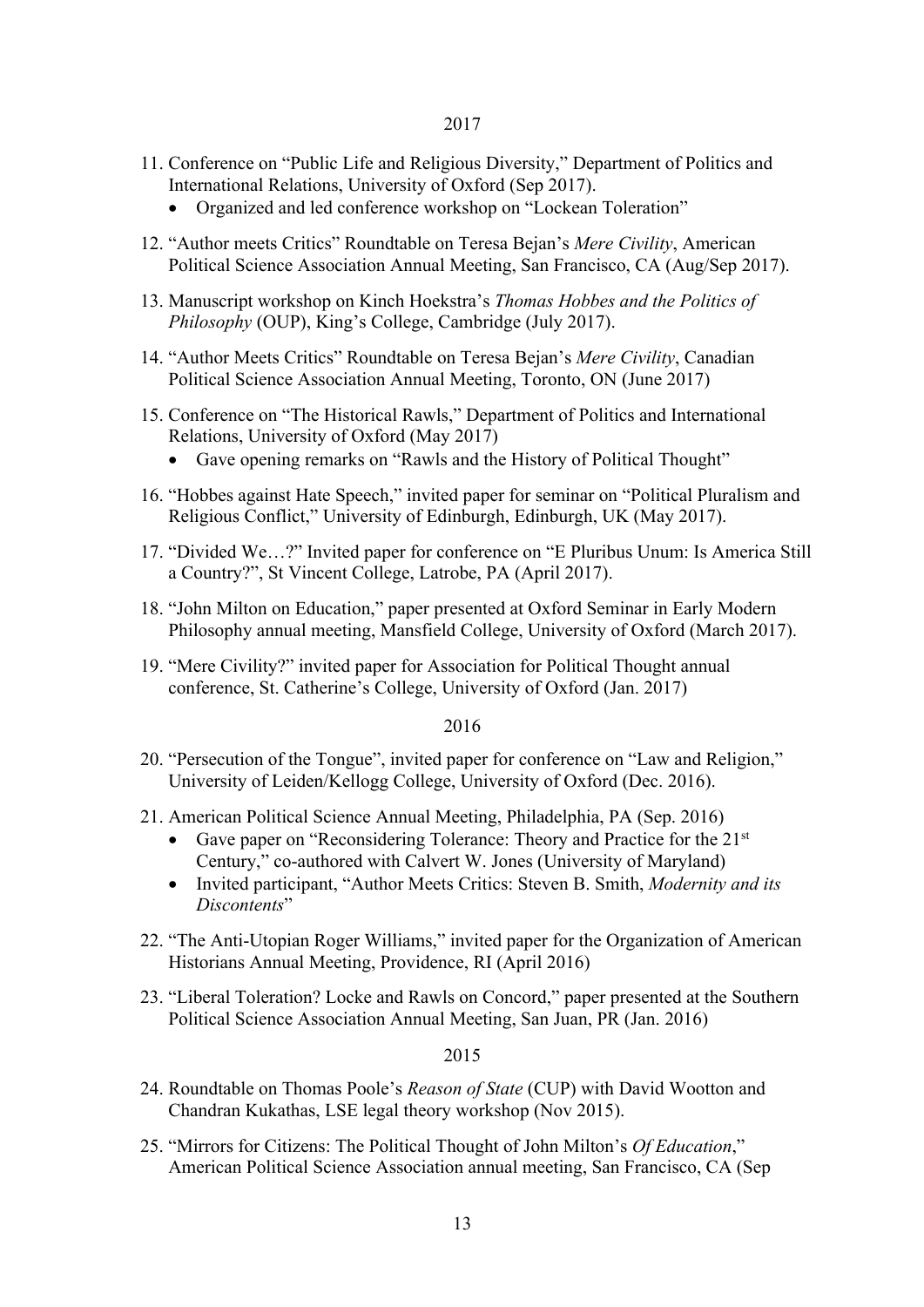2015)

26. "Hobbes Against Hate Speech," paper presented at European Hobbes Society Annual Meeting, King's College, London, UK (April 2015)

### 2010-2014

- 27. "Persecution of the Tongue," paper presented at Social Science History Association Annual Meeting, Toronto, ON (Oct 2014)
- 28. "Evangelical Toleration," paper presented at workshop on "The Toleration of Tolerations," Columbia Society of Fellows (April 2014)
	- Workshop organizer, participants including Andrew Sabl, Ira Katznelson, and Stephen Holmes.
- 29. Invited participant in roundtable discussion of Rainer Forst's *Toleration in Conflict*, Heyman Center for the Humanities, Columbia University (April 2014).
- 30. "'If It Be Without Contention': Hobbes on Difference without Disagreement," paper presented at the European Hobbes Society Annual Meeting, King's College London (April 2014)
- 31. "Evangelical Toleration?" Paper presented at the "Spectacle of Toleration," conference hosted by Newport Historical Society, Rhode Island (Oct 2013).
- 32. "Persecution of the Tongue: Toleration and Religious Insult in Early Liberal Thought," paper presented at the American Political Science Association annual meeting, Chicago, IL (Aug 2013)
- 33. "Locke on Toleration, (In)civility, and the Quest for Concord," paper accepted for presentation at American Political Science Association meeting (Aug 2012)
- 34. "John Locke on Toleration, Comprehension, and Concord," paper presented at the Midwest Political Science Association annual meeting (April 2012).
- 35. Roundtable on Eric Foner's *The Fiery Trial*, Yale Center for the Study of Representative Institutions (Oct 2011).
- 36. "Freedom and Just Punishment in the Thought of John Locke," paper presented at the Midwest Political Science Association annual meeting (April 2011).
- 37. "Missionary Toleration: Roger Williams on Conversion and Civility," paper presented at the New England Political Science Association annual meeting (April 2010).
	- Winner of Robert C. Wood Prize for best graduate paper in any field

# **TEACHING**

### COURSES TAUGHT

- *Political Thought: Plato to Rousseau*, undergraduate lecture series and tutorials, University of Oxford (2015-present).
- *Political Thought: Bentham to Weber*, undergraduate lecture and tutorials, University of Oxford (2017-2019).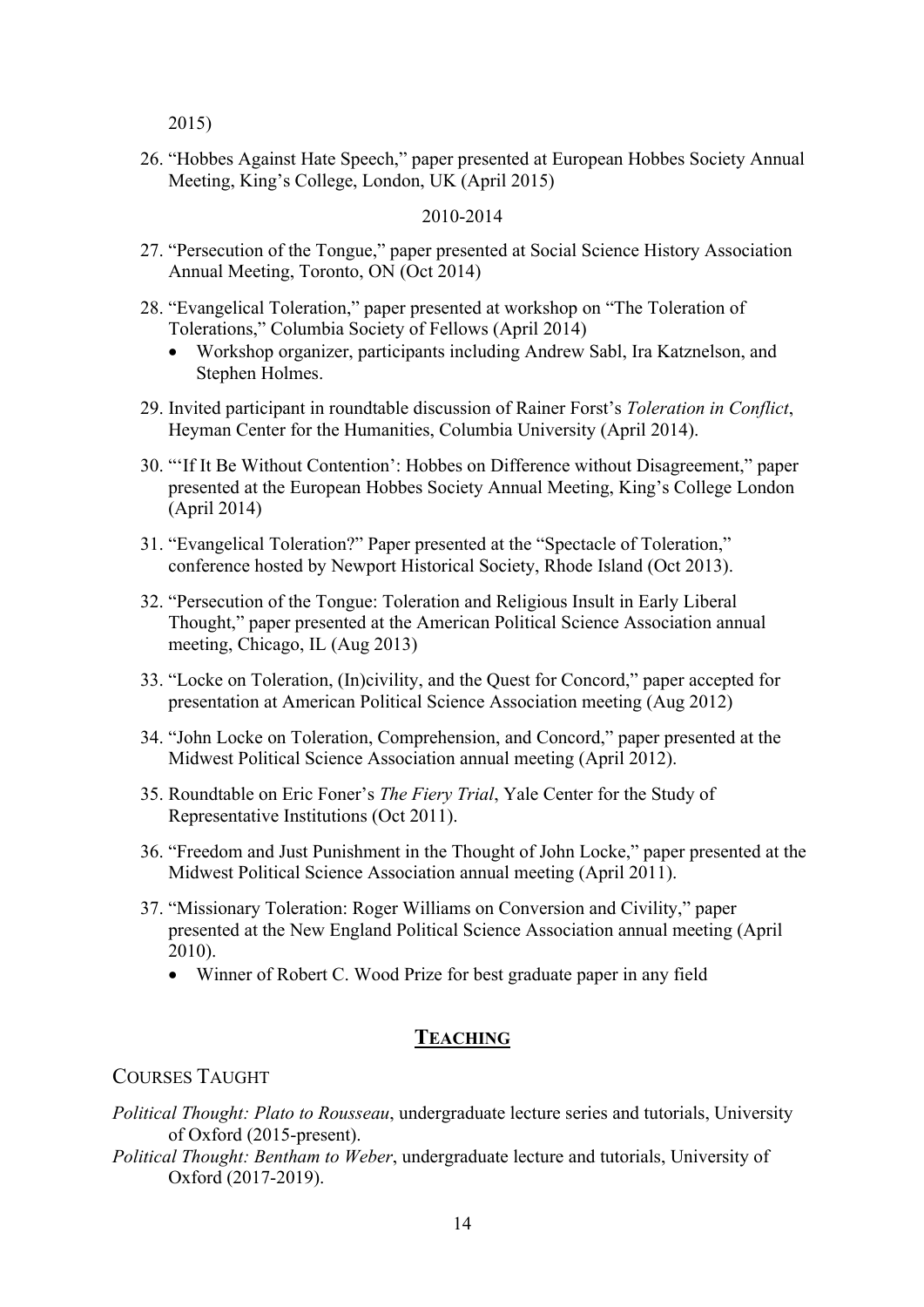*Theory of Politics*, undergraduate tutorials, University of Oxford (2015-present).

*Politics Part A: Introduction to the Theory of Politics*, undergraduate lectures and seminar, University of Oxford (2015-present)

*Postgraduate Professionalisation Seminar*, University of Oxford (Spring 2022).

*Equality: History and Theory*, MPhil seminar, University of Oxford (Winter 2019).

- *Political Theories from Machiavelli to Burke*, MPhil seminar, University of Oxford (Fall 2015, Fall 2017).
- *The Political and Ethical Thought of Plato and Aristotle*, MPhil seminar, University of Oxford (Fall 2016).
- *Civil Discourse in the College Classroom*, summer seminar at Duke University (Summer 2022)

*Research Design Seminar*, MPhil seminar, University of Oxford (Spring 2016, Spring 2017).

*Introduction to Political Theory*, undergraduate lecture series, University of Toronto (2014- 2015).

*Toleration and Its Limits*, graduate seminar, University of Toronto (Fall 2014).

*Foundations of American Political Thought*, undergraduate seminar, Columbia University (Spring 2014).

*Contemporary Civilization*, undergraduate core seminar, Columbia University (Fall 2013). *Modern Political Philosophy* (as a Teaching Fellow), Yale University (Spring 2012). *Ancient Political Philosophy* (as a Teaching Fellow), Yale University (Fall 2011). *Moral Foundations of Politics* (as a Teaching Fellow), Yale University (Spring 2010). *Abraham Lincoln at 200* (as a Teaching Fellow), Yale University (Fall 2009).

# GRADUATE SUPERVISION

# **MPhil/MSc Students in Politics**:

Julian Pohl (2015-2016), Jamie Ranger (2016-2017), Russell Bogue (2016-2018), Machmud Mahmudov (2017-2018), Eleanor Shearer (2017-2019), Jinxue Chen (2018-2019), Hannah Durbin (2018-2020); Julian Goldmann (2019- 2020), Rachel Finlayson (2021-2022), David Frisch (2021-2022), Ming Kit Wong (2021-2022).

### **Ph.D. Students:**

- Geertje Bol, Oxford ("Partisan Virtue: Mary Astell and Catherine Macaulay"), defending 2022.
- Connor Grubagh, Oxford (Locke, Liberalism and Hope)
- Pablo Ortuzar, Oxford ("Subsidiarity: History, Theory, and Current Implementation")
- Zak Black, University of Toronto ("Minding the Mundane: Rabelais, Montaigne, and Hobbes")
- Samuel Bruce, Oxford ("Reflection as a Political Virtue"), defended 2020.
- Russell Bogue, Oxford ("Privacy: A Political Approach"), defended 2020.
- Ryan Berg, Oxford ("Can courage be a liberal virtue?), defended 2018.

# **ACADEMIC SERVICE & ACTIVITIES**

**JOURNALS** 

Editorial board, *Hobbes Studies*, 2022-present. International Advisory board, *Political Studies Review*, 2021-2023. Editorial board, *Journal of Politics* 2017-2019, reappointed 2020-2021. Editorial board, *Politics and Poetics*, 2017-2019.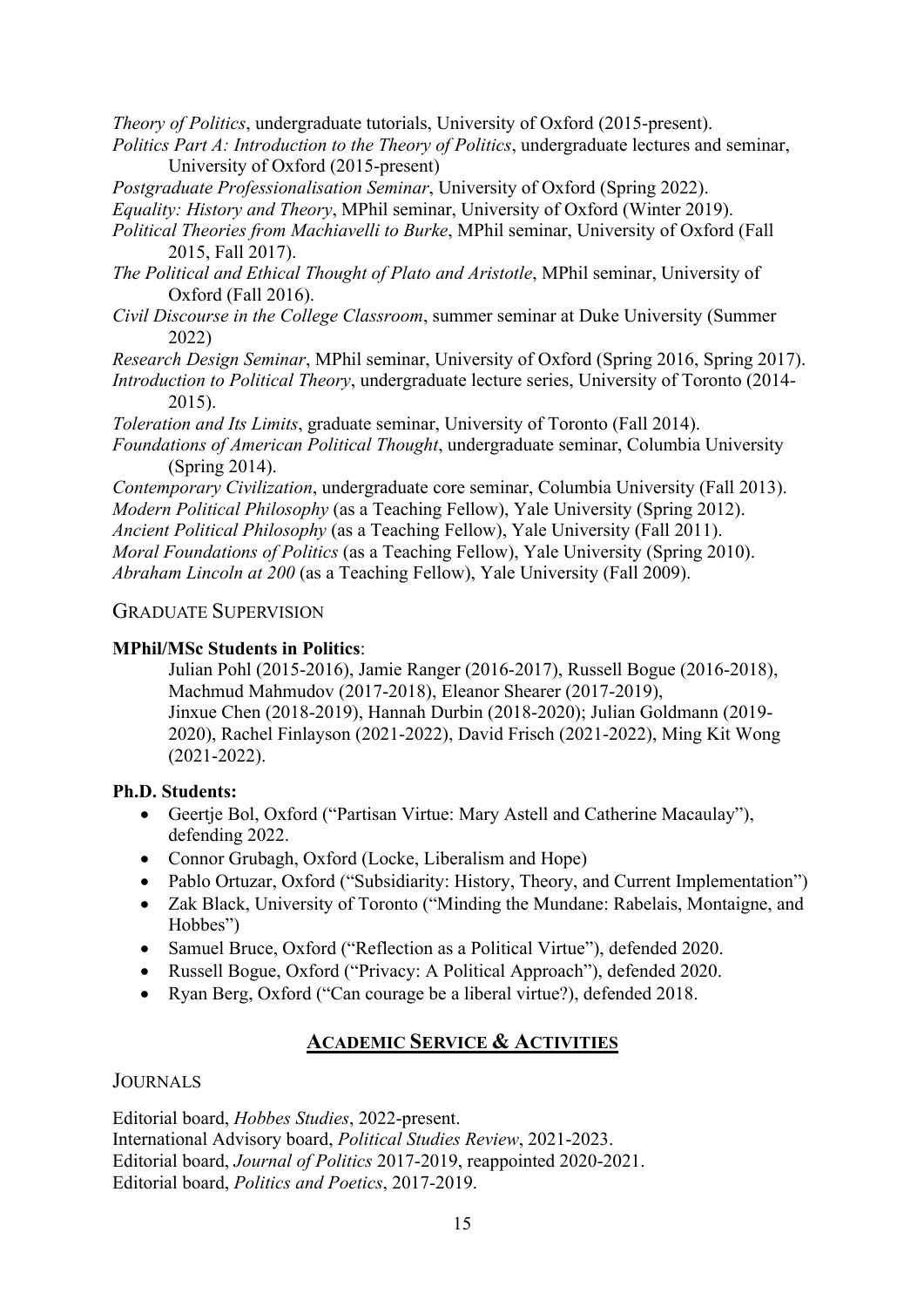Referee for *American Political Science Review*, *American Journal of Political Science*, *Political Theory*, *Journal of Politics*, *Journal of Political Philosophy*, *British Journal of Political Science*, *Perspectives on Politics*, *Political Studies*, *Review of Politics*, *History of Political Thought*, *Political Studies*, *Locke Studies*, *Hobbes Studies*, *British Journal of the History of Philosophy*, *Journal of Church and State*, *Law, Culture and the Humanities*, *Politics*, *European Journal of Philosophy*, *Modern Intellectual History*, *Hypatia*, *Political Theology*, *The European Legacy*, *Wesley and Methodist Studies*, Princeton University Press, University of Manchester Press, University of Notre Dame Press, Oxford University Press, Cambridge University Press

CONFERENCES, WORKSHOPS, AND COLLOQUIA

- Organizer (with Felix Waldmann), "The Political Thought of John Locke Revisited," two-day workshop at Oriel College (April 2023).
- Co-Convenor (with Geertje Bol), "The Politics of Sex and Gender Equality in Diverse Societies," inaugural David N Lyon speaker series at Oriel College (2022).
- Organizer, "The Politics of Egalitarianism" conference, with Samuel Bagg and Jo Wolff, Nuffield College, Oxford (winter 2021).
- Organizer, workshop on Elizabeth Frazer's *Shakespeare and the Political Way* (OUP, 2020), New College, Oxford (September 2020).
- Organizer, one-day workshop in celebration of Alan Ryan, New College, Oxford (March 2018).
- Organizer, "The Face of Future War: A Conversation between David Patrikarikos and Stathis Kalyvas," Oriel College (May 2018).
- Convener (with Elizabeth Frazer and Simon Caney), conference on "Public Life and Religious Diversity," University of Oxford (Sep 2017)
- Organizer, conference on "The Historical Rawls," Department of Politics and International Relations, University of Oxford (May 2017)
- Convener, Oxford Political Thought Seminar (2017-2020)
- Convener, Oxford Political Theory Research Seminar (Fall 2016)
- Convener, Oxford History of Political Thought Seminar (2016-2017)

Political Theory Representative, Politics Exam Board, DPIR, 2021-2022.

- Organizer, "The Toleration of Tolerations" workshop, Society of Fellows, Columbia University (April 2014).
- Co-organizer, Roundtable on Rainer Forst's *Toleration in Conflict,* Heyman Center for the Humanities, Columbia University (April 2014).
- Co-organizer, "Materiality," invited lecture series, Columbia Society of Fellows (2014) Convener, "Toleration and its Limits," speaker series, Yale University (2012-2013)

UNIVERSITY AND COLLEGE ADMINISTRATION

Political Theory Representative, Graduate Admissions Committee, DPIR, 2019-2020. Chair of the Political Theory Panel, Department of Politics and IR, 2019-2020, 2021-2023. Oxford Political Theory Research Network Coordinator, DPIR, 2019-2020, 2021-2023. Deputy Director of Undergraduate Studies, 2020. DPIR Undergraduate Studies Committee, 2019- 2020, 2021-2023. DPIR Research Committee, 2019-2020, 2021-2023. Main Organizing Tutor in Politics, Oriel College, 2015-present. Senior Member, undergraduate PPE Society, 2018-present. Philosophy, Politics, and Economics (PPE) Undergraduate Studies Committee, 2015-2016. PPE Prelims Panel, 2016-present.